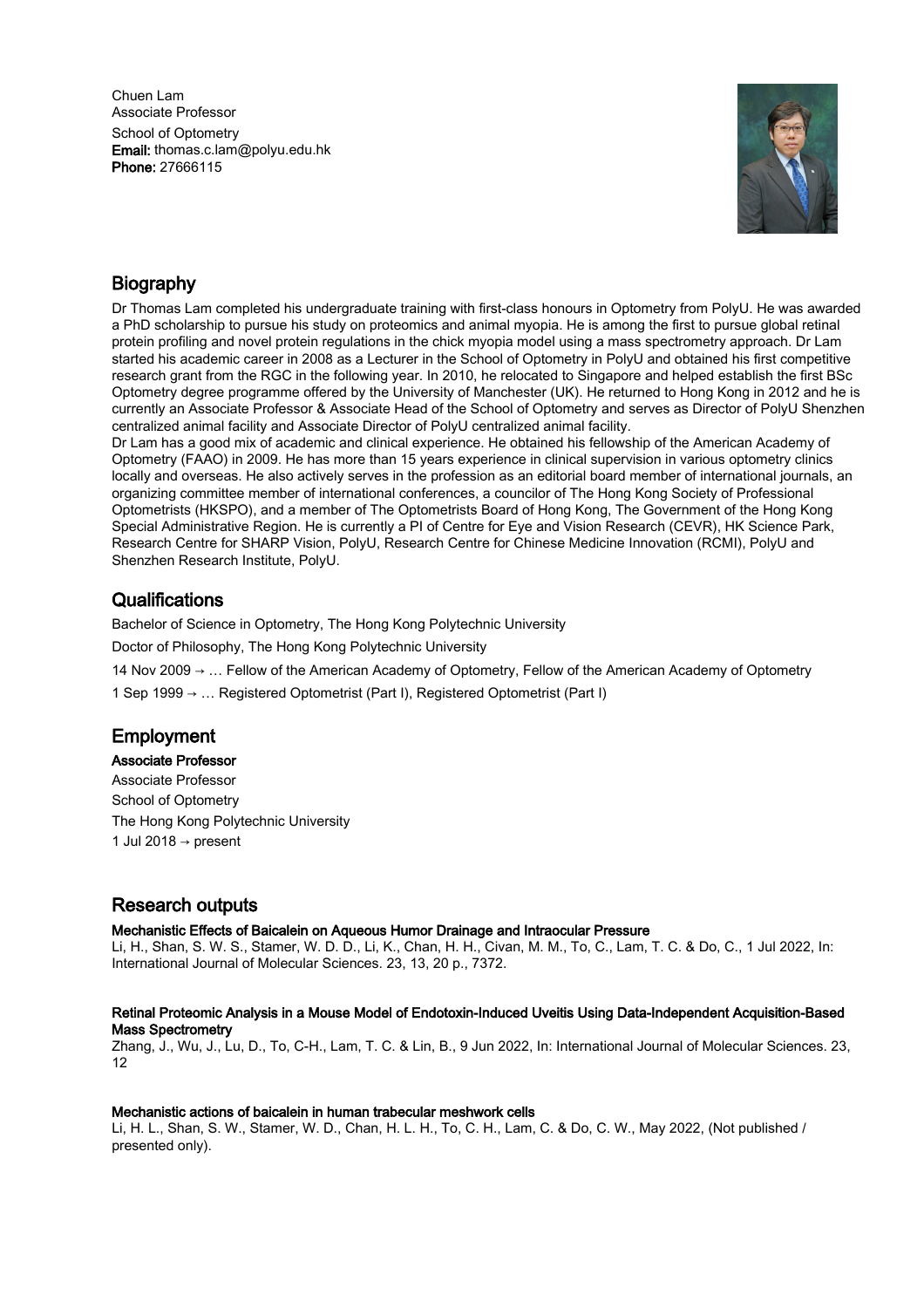### Proteomic Profiling of Photoreceptor Cells under Simulated Hyperglycemia with SWATH Mass Spectrometry

Lam, H. I. C., Cheung, K. W., Lam, C. & Tse, Y. Y., May 2022, (Not published / presented only).

### Integrated Mass Spectrometry Reveals Celastrol As a Novel Catechol-O-methyltransferase Inhibitor

Guo, H., Yang, Y., Zhang, Q., Deng, J-R., Yang, Y., Li, S., So, P-K., Lam, T. C., Wong, M. & Zhao, Q., 18 Mar 2022, In: ACS Chemical Biology. p. 1-7 7 p.

### Transcriptional profiling of the chick retina identifies down-regulation of VIP and UTS2B genes during early lens-induced myopia

Shan, S. W., Wang, P. F., Cheung, J. K. W., Yu, F., Zheng, H., Luo, S., Yip, S. P., To, C. H. & Lam, T. C., Mar 2022, In: Mol. Omics.

### Alteration of EIF2 Signaling, Glycolysis, and Dopamine Secretion in Form-Deprived Myopia in Response to 1% Atropine Treatment: Evidence From Interactive iTRAQ-MS and SWATH-MS Proteomics Using a Guinea Pig Model

Zhu, Y., Bian, J. F., Lu, D. Q., To, C. H., Lam, C. S-Y., Li, K. K., Yu, F. J., Gong, B. T., Wang, Q., Ji, X. W., Zhang, H. M., Nian, H., Lam, T. C. & Wei, R. H., 28 Jan 2022, In: Frontiers in Pharmacology. 13, p. 1-20 20 p., 814814.

### Comparison of in-solution and S-TrapTM based sample preparation for tear proteomics study

Tse, S. H. J., Cheung, K. W., Sze, Y. H., Li, K. K. & Lam, C., Nov 2021, (Not published / presented only).

### Preparation of Hard Tissues Like Bone or Cartilage for Shotgun Mass Spectrometry Analysis of the Proteome Yuen, J. W. M., Li, K. K. & Lam, T. C., Oct 2021, In: Current Protocols. 1, 10, e282.

### Differential Retinal Protein Expression in Primary and Secondary Retinal Ganglion Cell Degeneration Identified by Integrated SWATH and Target-Based Proteomics

Kwong, J. M. K., Caprioli, J., Sze, Y. H., Yu, F., Li, K. K., To, C. H. & Lam, T. C., 2 Aug 2021, In: International Journal of Molecular Sciences. 22, 16, 24 p., 8592.

### Thrombospondin-1 mediates Rho-kinase inhibitor-induced increase in outflow-facility

Shan, S-W., Do, C-W., Lam, T. C., Li, H-L., Stamer, W. D. & To, C-H., 27 Jun 2021, In: Journal of Cellular Physiology. p. 1-13 13 p.

### Association between initial mfERG responses and myopic progression in children with and without prescription of Breath-O Correct orthokeratology lenses

Choi, K. Y., Wong, T. K., Lam, C. & Chan, H. L. H., 1 Jun 2021, Investigative Ophthalmology and Visual Science. Vol. 62. p. 602

### Efficacy of elastic breath-o correct orthokeratology on myopia control in a 1-year study period

Wong, T. K., Choi, K. Y., Chan, H. L. H. & Lam, C., Jun 2021, Investigative Ophthalmology and Visual Science. p. 666

### Human tear proteome dataset in response to daily wear of water gradient contact lens using SWATH-MS approach

Cheung, J. K-W., Bian, J., Sze, Y-H., So, Y-K., Chow, W-Y., Woo, C., Wong, M. T-K., Li, K-K. & Lam, T. C., Jun 2021, In: Data in Brief. 36, 7 p., 107120.

### Quantitative proteomic analysis reveals temporal regulation of aldehyde dehydrogenase 1A1 in the rat retina after partial optic nerve transection

Kwong, J. M. K., Caprioli, J., To, C. H. & Lam, C., Jun 2021, Investigative Ophthalmology and Visual Science. Vol. 62. p. 2366

### The role of thrombospondin-1 in rho-kinase Inhibitor mediated changes in outflow facility

Shan, S. W., Li, H. L., Daniel Stamer, W., To, C. H., Lam, C. & Do, C. W., Jun 2021, Investigative Ophthalmology and Visual Science. Vol. 62. p. 1631

### Thrombospondin-1 mediates Rho-kinase inhibitor-induced increase in outflow-facility

Shan, S. W., Do, C. W., Lam, T. C., Li, H. L., Stamer, W. D. & To, C. H., Jun 2021, p. 8226-8238. 13 p.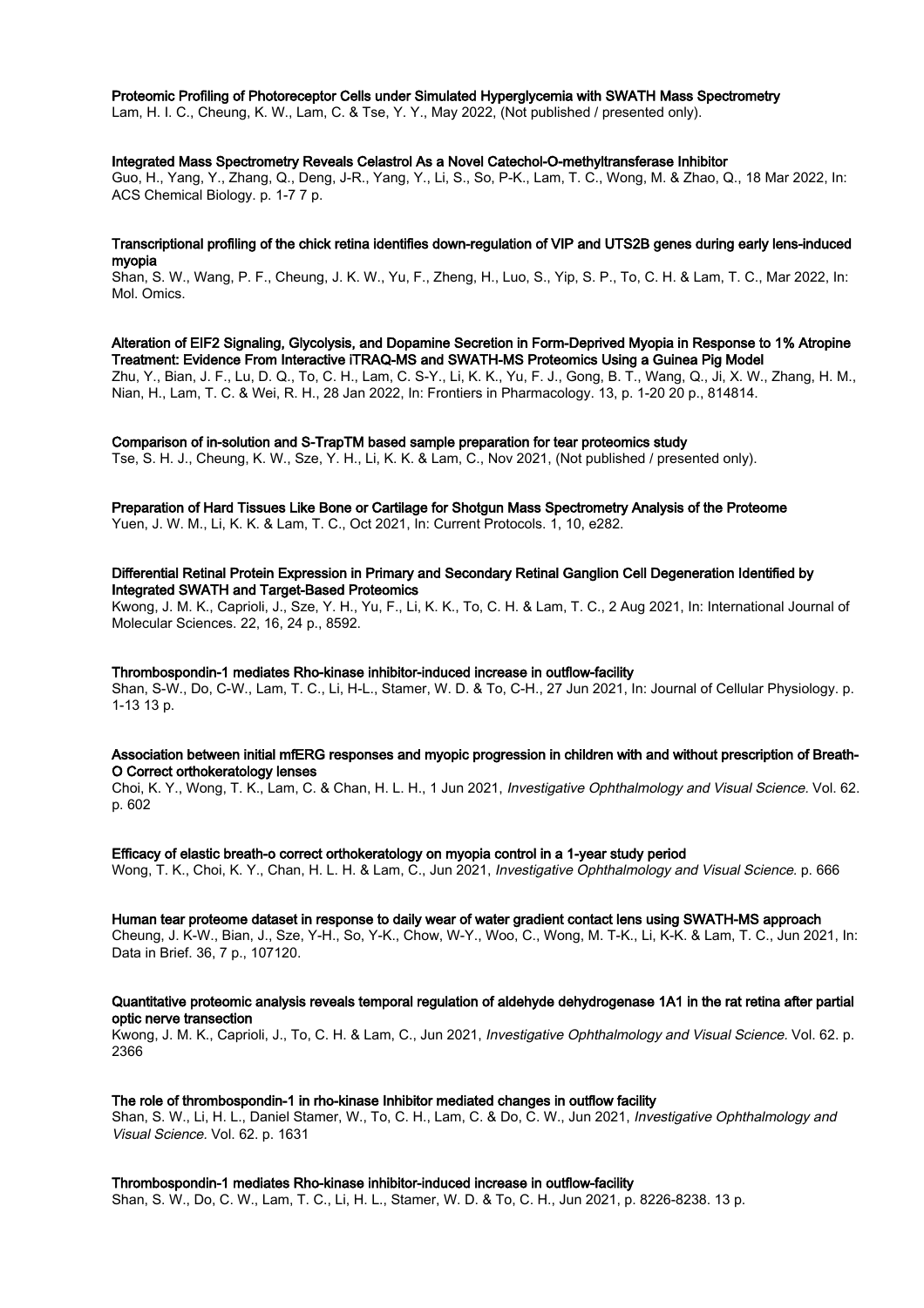### The Effect of Low-Dose Atropine on Alpha Ganglion Cell Signaling in the Mouse Retina

Wang, Q., Banerjee, S., So, C. H., Qiu, C. T., Sze, Y. H., Lam, T. C., To, C-H. & Pan, F., 5 May 2021, In: Frontiers in Cellular Neuroscience. 15, 664491.

### SWATH Based Quantitative Proteomics Reveals Significant Lipid Metabolism in Early Myopic Guinea Pig Retina

Bian, J., Sze, Y-H., Tse, D. Y-Y., To, C-H., McFadden, S. A., Lam, C. S-Y., Li, K-K. & Lam, T. C., 29 Apr 2021, In: International Journal of Molecular Sciences. 22, 9, 4721.

### JDGAN: Enhancing generator on extremely limited data via joint distribution

Li, W., Xu, L., Liang, Z., Wang, S., Cao, J., Lam, T. C. & Cui, X., 28 Mar 2021, In: Neurocomputing. 431, p. 148-162 15 p.

## Critical role of mass spectrometry proteomics in tear biomarker discovery for multifactorial ocular diseases (Review)

Ma, J. Y. W., Sze, Y. H., Bian, J. F. & Lam, T. C., 18 Mar 2021, In: International Journal of Molecular Medicine. 47, 5, 83.

### Corneal proteome and differentially expressed corneal proteins in highly myopic chicks using a label-free SWATH-MS quantification approach

Kang, B. S., Lam, T. C., Cheung, J. K., Li, K. K. & Kee, C., 9 Mar 2021, In: Scientific Reports. 11, 1, 5495.

#### The protective effect of lycium barbarum polysaccharide on porcine Lens epithelial cells against oxidative damage

Shan, S. W., Tang, X., Yu, F., Li, H. L., Wen, C., To, C. H., Lam, C. & Do, C. W., 4 Mar 2021, (Not published / presented only).

#### High-pH reversed-phase fractionated neural retina proteome of normal growing C57BL/6 mouse

Sze, Y. H., Zhao, Q., Cheung, J. K. W., Li, K. K., Tse, D. Y. Y., To, C. H. & Lam, T. C., 26 Jan 2021, In: Scientific data. 8, 1, 27.

### Integrating clinical data and tear proteomics to assess efficacy, ocular surface status, and biomarker response after orthokeratology lens wear

Tse, J. S. H., Cheung, J. K. W., Wong, G. T. K., Lam, T. C., Choi, K. Y., So, K. H. Y., Lam, C. D. M., Sze, A. Y. H., Wong, A. C. K., Yee, G. M. C. & Chan, H. H. L., 2021, In: Translational Vision Science and Technology. 10, 11, 13 p., 18.

### Combined retinal proteome datasets in response to atropine treatment using iTRAQ and SWATH-MS based proteomics approaches in guinea pig myopia model

Zhu, Y., Bian, J., Lu, D., Wang, Q., Gong, B., Li, K. K., Yu, F., Cheung, J. K. W., Ji, X., Zhang, H., Du, B., Nian, H., To, C. H., Wei, R. & Lam, T. C., Dec 2020, In: Data in Brief. 33, 106526.

### Data on differentially expressed proteins in rock inhibitor-treated human trabecular meshwork cells using SWATH-based proteomics

Shan, S. W., Do, C. W., Lam, T. C., Li, H. L., Daniel Stamer, W. & To, C. H., Aug 2020, In: Data in Brief. 31, 105846.

### Alteration of retinal metabolism and oxidative stress may implicate myopic eye growth: Evidence from discovery and targeted proteomics in an animal model

Yu, F. J., Lam, T. C., Sze, A. Y. H., Li, K. K., Chun, R. K. M., Shan, S. W. & To, C. H., 15 Jun 2020, In: Journal of Proteomics. 221, 103684.

Data on protein changes of chick vitreous during normal eye growth using data-independent acquisition (SWATH-MS) Cheung, J. K. W., Li, K. K., Zhou, L., To, C. H. & Lam, T. C., Jun 2020, In: Data in Brief. 30, 105576.

### Data on assessment of safety and tear proteome change in response to orthokeratology lens – Insight from integrating clinical data and next generation proteomics

Tse, J. S. H., Lam, T. C., Cheung, J. K. W., Sze, Y. H., Wong, T. K. & Chan, H. H. L., Apr 2020, In: Data in Brief. 29, 105186.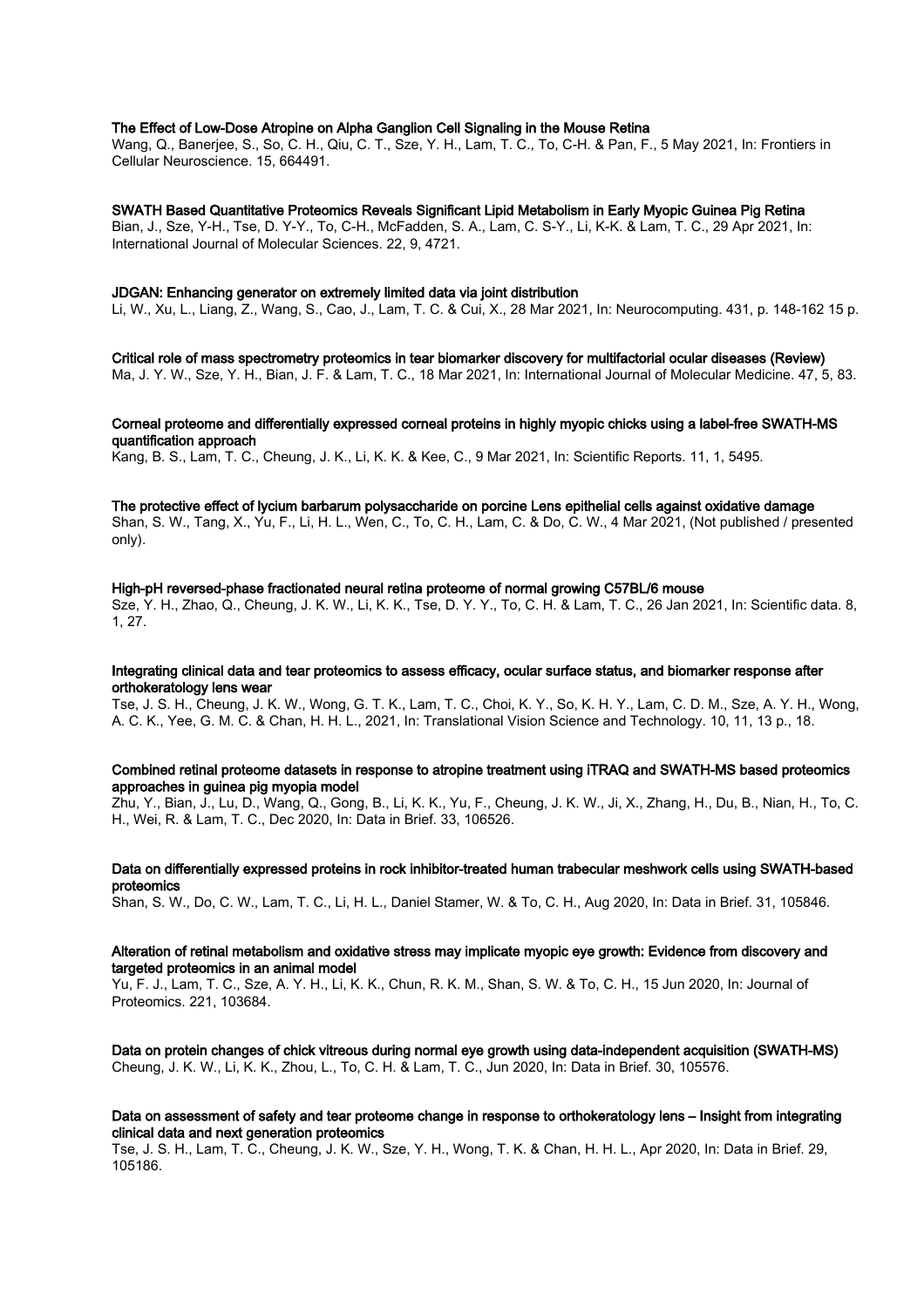# Comprehensive profiling of neural retina proteins in C57BL/6 mouse with S-Trap and high pH peptide fractionation by mass spectrometry

Sze, Y. H., Cheung, K. W., Li, K. K. & Lam, C., Nov 2019.

### Data on corneal proteome and differentially expressed corneal proteins in highly myopic chicks using a data independent quantification approach

Kang, B. S., Lam, T. C., Cheung, J. K. W., Li, K. K. & Kee, C. S., Oct 2019, In: Data in Brief. 26, 104478.

### Efficient sample preparation of human tears proteomic workflow using S-TrapTM

Cheung, K. W., Sze, Y. H., Li, K. K. & Lam, C., Sep 2019.

### Quantitative profiling of regional protein expression in rat retina after partial optic nerve transection using fluorescence difference two-dimensional gel electrophoresis

Lam, C., Li, K. K., Do, C. W., Chan, H., To, C. H. & Kwong, J. M. K., Sep 2019, In: Molecular Medicine Reports. 20, 3, p. 2734-2742 9 p.

### The effects of a Rho-associated protein kinase (ROCK) inhibitor (Y39983) on human trabecular meshwork cells – a morphological and proteomic study

Shan, S. W., Lam, C., Daniel Stamer, W., Li, H. L., Do, C. W. & To, C. H., Jul 2019, Investigative Ophthalmology & Visual Science. Vol. 60.

### Data on differentially expressed proteins in retinal emmetropization process in guinea pig using integrated SWATH-based and targeted-based proteomics

Shan, S. W., Tse, D. Y. Y., Zuo, B., To, C. H., Liu, Q., McFadden, S. A., Chun, R. K. M., Bian, J., Li, K. K. & Lam, T. C., Dec 2018, In: Data in Brief. 21, p. 1750-1755 6 p.

## Comprehensive proteomic profiling and quantitation of normal and lens-induced myopic chick vitreous using the next generation gel-free mass spectrometry

Lam, C., 15 Oct 2018, In: Science Impact. 2018, 7, p. 42-43 2 p.

### Proteomic analysis of chick retina during early recovery from lens-induced myopia

Zhou, Y. Y., Chun, R. K. M., Wang, J. C., Zuo, B., Li, K. K., Lam, C., Liu, Q. & To, C. H., 1 Jul 2018, In: Molecular Medicine Reports. 18, 1, p. 59-66 8 p.

#### The role of the RhoA/ROCK signaling pathway in mechanical strain-induced scleral myofibroblast differentiation

Yuan, Y., Li, M., To, C. H., Lam, T. C., Wang, P., Yu, Y., Chen, Q., Hu, X. & Ke, B., Jul 2018, In: Investigative Ophthalmology and Visual Science. 59, 8, p. 3619-3629 11 p.

### Integrated SWATH-based and targeted-based proteomics provide insights into the retinal emmetropization process in guinea pig

Shan, S. W., Tse, Y. Y., Zuo, B., To, C. H., Liu, Q., McFadden, S. A., Chun, R. K. M., Bian, J., Li, K. K. & Lam, C., 15 Jun 2018, In: Journal of Proteomics. 181, p. 1-15 15 p.

#### The interactions between bright light and competing defocus during emmetropization in chicks

Zheng, H., Tse, Y. Y., Tang, X., To, C. H. & Lam, T. C., 1 Jun 2018, In: Investigative Ophthalmology and Visual Science. 59, 7, p. 2932-2943 12 p.

### Early quantitative profiling of differential retinal protein expression in lens-induced myopia in Guinea pig using fluorescence difference two-dimensional gel electrophoresis

Wu, Y., Lam, C. S. Y., Tse, Y. Y., To, C. H., Liu, Q., McFADDEN, S. A., Ka-Man Chun, R., Li, K. K., Bian, J. & Lam, C., 1 Apr 2018, In: Molecular Medicine Reports. 17, 4, p. 5571-5580 10 p.

### Isotope-coded protein label based quantitative proteomic analysis reveals significant up-regulation of apolipoprotein A1 and ovotransferrin in the myopic chick vitreous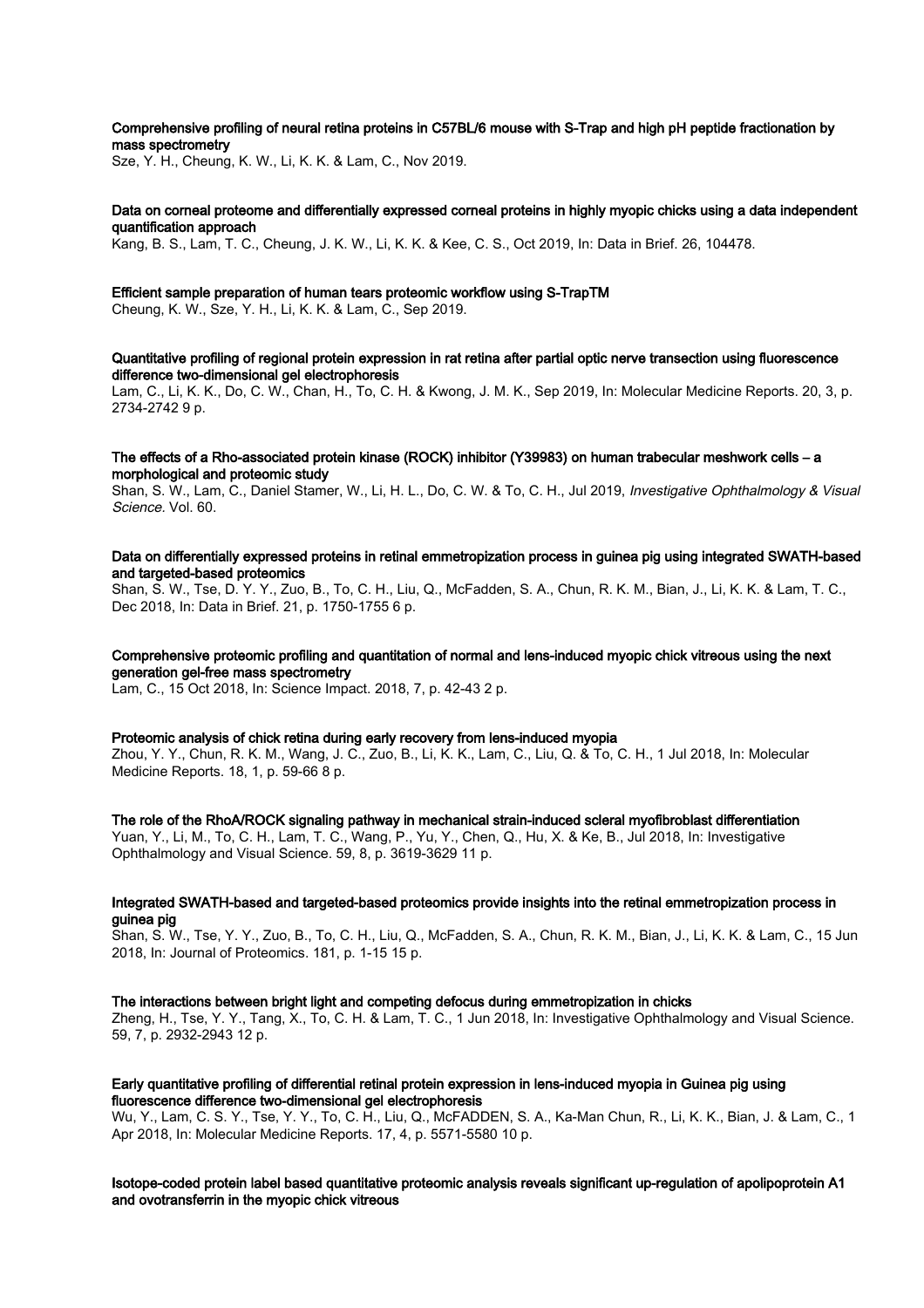Yu, F. J., Lam, C., Liu, L. Q., Chun, R. K. M., Cheung, J. K. W., Li, K. K. & To, C. H., 1 Dec 2017, In: Scientific Reports. 7, 1, 12649.

# New insight of common regulatory pathways in human trabecular meshwork cells in response to dexamethasone and prednisolone using an integrated quantitative proteomics: SWATH and MRM-HR mass spectrometry

Shan, S. W., Do, C. W., Lam, C., Kong, R. P. W., Li, K. K., Chun, K. M., Stamer, W. D. & To, C. H., 6 Oct 2017, In: Journal of Proteome Research. 16, 10, p. 3753-3765 13 p.

## Post-translational modifications and their applications in eye research (review)

Chen, B. J., Lam, C., Liu, L. Q. & To, C. H., 1 Jun 2017, In: Molecular Medicine Reports. 15, 6, p. 3923-3935 13 p.

### Optical defocus rapidly changes choroidal thickness in schoolchildren

Wang, D., Chun, R. K. M., Liu, M., Lee, R. P. K., Sun, Y., Zhang, T., Lam, C., Liu, Q. & To, C. H., 1 Aug 2016, In: PLoS ONE. 11, 8, e0161535.

Blending community service and teaching to open vision care and eye health awareness to university students Do, C. W., Chan, L. Y. L., Wong, H. H. Y., Chu, G., Yu, W. Y., Pang, P. C. K., Cheong, M. Y., Ting, P. W. K., Lam, C., Kee, C. S., Lam, K. C. A. & Chan, H. H. L., 1 Jan 2016, In: Journal of Higher Education Outreach and Engagement. 20, 4, p. 81-92 12 p.

### Quantitative proteomics analysis of human trabecular meshwork (hTM) in response to corticosteroids using SWATHTM-MS

Shan, S. W., Chun, K. M., Lam, C., Li, K. K., Stamer, W. D., Do, C. W. & To, C. H., 2016, In: Investigative Ophthalmology and Visual Science. 57, 12, 6011.

Regional and temporal patterns of retinal α-crystallines expression during secondary retinal ganglion cell degeneration Kwong, J. M. K., Lam, C., Li, K. K., Do, C. W., Chan, H. L. H., To, C. H. & Caprioli, J., 2016, In: Investigative Ophthalmology and Visual Science. 57, 12, 2541.

### Target-free proteomics : myopia research and beyond

Lam, C., 2016.

Cyclic adenosine monophosphate activates retinal apolipoprotein a1 expression and inhibits myopic eye growth Chun, R. K. M., Shan, S. W., Lam, C., Wong, C. L., Li, K. K., Do, C. W. & To, C. H., 1 Dec 2015, In: Investigative Ophthalmology and Visual Science. 56, 13, p. 8156-8157 2 p.

### Advancing eye research using target free proteomics approach

Lam, C., 2015.

# Application of SWATHTM-based next generation proteomics (NGP) in studying eye growth : opportunities and challenges

Lam, C., Zuo, B., Shan, S. W., Mcfadden, A., Tse, Y. Y., Bian, J., Li, K. K. & To, C. H., 2015.

### Baicalein lowers intraocular pressure and increases outflow facility in mouse eye

Li, H. L., Navarro, I. D., Ashpole, N. E., Lam, C., Chan, H. L. H., To, C. H., Stamer, W. D. & Do, C. W., 2015.

### Changes in retinal proteome in lens induced myopic chicks by novel SWATH analysis

Xiao, H., Lam, C., Shan, S. W., Li, K. K., Chun, K. M., Zuo, B., Bian, J., Do, C. W. & To, C. H., 2015.

### Effect of oral administration of nicotinic acid on ocular growth of lens-induced myopic chicks

Xiao, H., Lam, C., Wang, P., Li, K. K., Chun, R. K., Zuo, B., Chen, B., Shan, S. W., Do, C. W. & To, C. H., 2015.

## Establishing a comprehensive retinal protein profiling of guinea pig for myopia research using novel SWATH based proteomics

Bian, J. F., Li, K. K., Tse, Y. Y., Mcfadden, A., Lam, C. S. Y., To, C. H., Lam, C. & Yu, F. J., 2015.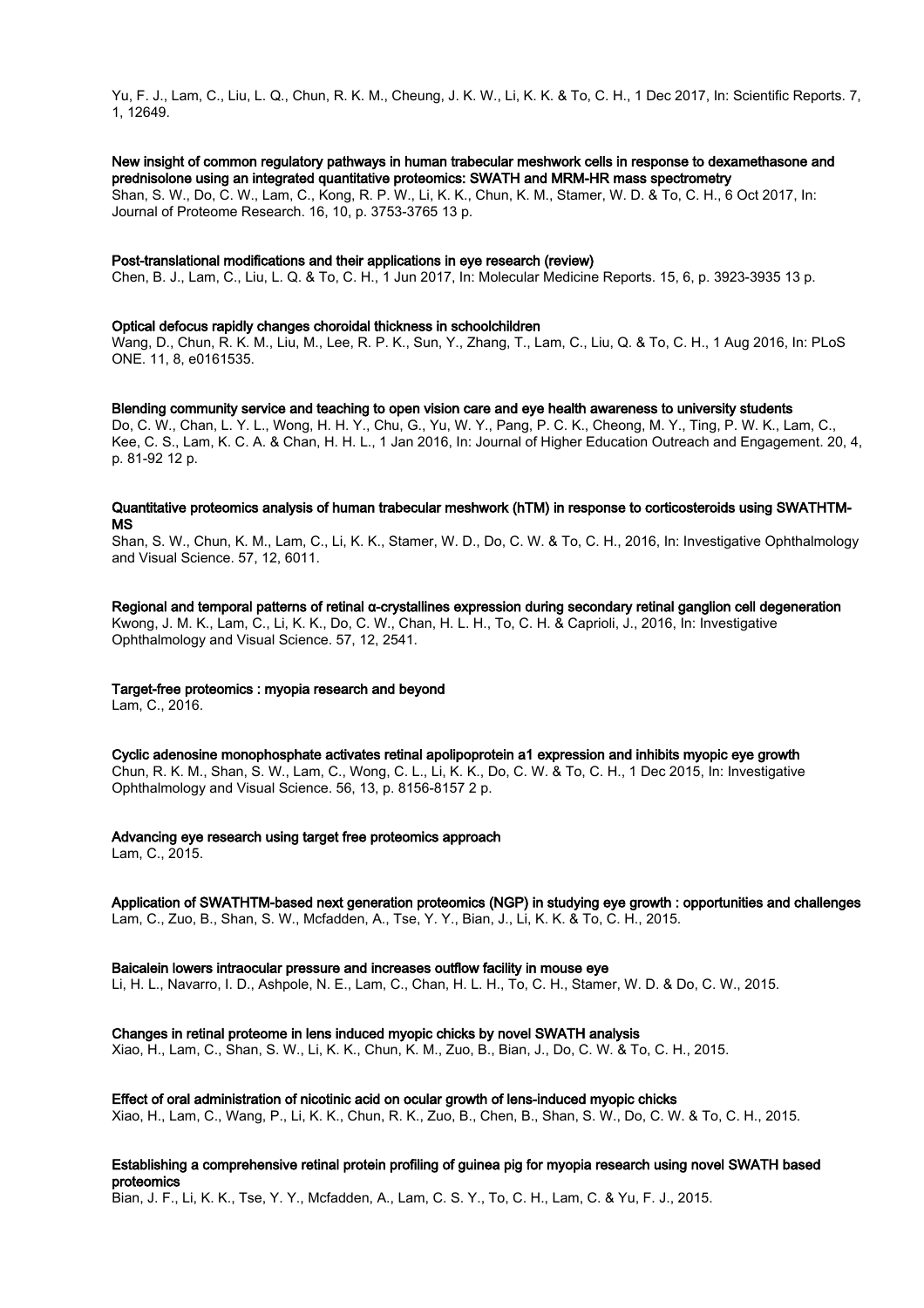### Myopia research in Hong Kong : clinical and basic research

Bian, J., Lam, C. S. Y., To, C. H. & Lam, C., 2015.

Quantitative human tears proteome in short-term decorative contact lens wear Bian, J., To, C. H., Lam, C. S. Y. & Lam, C., 2015.

Quantitative proteomic analysis of chick retina in response to short-time lens induced myopia using label free mass spectrometry

Chen, B., Lam, C., Li, K. K., Liu, L. & To, C. H., 2015.

The effect of combination of white and monochromatic light on eye growth of normal chicks

Chun, R. K., Wang, D. Y., Li, K. K., Lam, C., Liu, Q. & To, C. H., 2015.

Therapeutic effects of Fenofibrate on lens-induced myopia chicken model Wang, P., Lam, C. & To, C. H., 2015.

Differential retinal protein expressions during form deprivation myopia in albino guinea pigs Wu, Y., Liu, Q., To, C. H., Li, K. K., Chun, R. K. M., Yu, J. F. J. & Lam, C., 1 Jan 2014, In: Current Proteomics. 11, 1, p. 37-47 11 p.

Qualitative and quantitative phosphoproteomics analysis of chick retina of Tio2-enriched strategy Chen, B., Yu, F., Li, K. K., Chun, R. K., Lam, C. & To, C. H., 2014.

Quantitative human tears proteome in short-term decorative contact lens wear

Bian, J., Li, K. K., To, C. H., Lam, C. S. Y. & Lam, C., 2014.

### Snapshots for intra- and inter-ocular differences at retinal proteins levels

Lam, C., Chun, R. K., Li, K. K. & To, C. H., 2014, In: International journal of ophthalmology & eye science. 2, 6, p. 70-76 7 p.

Target free- omics discovery in eye research

Lam, C., 2014.

Application of phosphoproteomic analysis in myopic chick retina

Yu, F. J., Li, K. K., Lam, C. & To, C. H., 2013, In: Investigative Ophthalmology and Visual Science. 54, 15, 5402.

### Astigmatic shift and conjunctival epithelial ingrowths following late-onset iatrogenic LASIK flap dehiscence during scleral buckling surgery

Liu, Q., To, C. H., Ge, J., Chan, C. Y., Lv, L., Lam, C. & Siu, A. W., 1 Nov 2009, In: Clinical and Experimental Optometry. 92, 6, p. 500-502 3 p.

### Application of proteomic technology in eye research: A mini review: Invited Review

Lam, C., Chun, R. K., Li, K. K. & To, C. H., 1 Jan 2008, In: Clinical and Experimental Optometry. 91, 1, p. 23-33 11 p.

### Simultaneous defocus integration during refractive development

Tse, Y. Y., Lam, S. Y., Guggenheim, J. A., Lam, C., Li, K. K., Liu, Q. & To, C. H., 1 Dec 2007, In: Investigative Ophthalmology and Visual Science. 48, 12, p. 5352-5359 8 p.

### Application of fluorescence difference gel electrophoresis technology in searching for protein biomarkers in chick myopia

Lam, C., Li, K. K., Lo, C. L. S., Guggenheim, J. A. & To, C. H., 1 Nov 2007, In: Journal of Proteome Research. 6, 11, p. 4135-4149 15 p.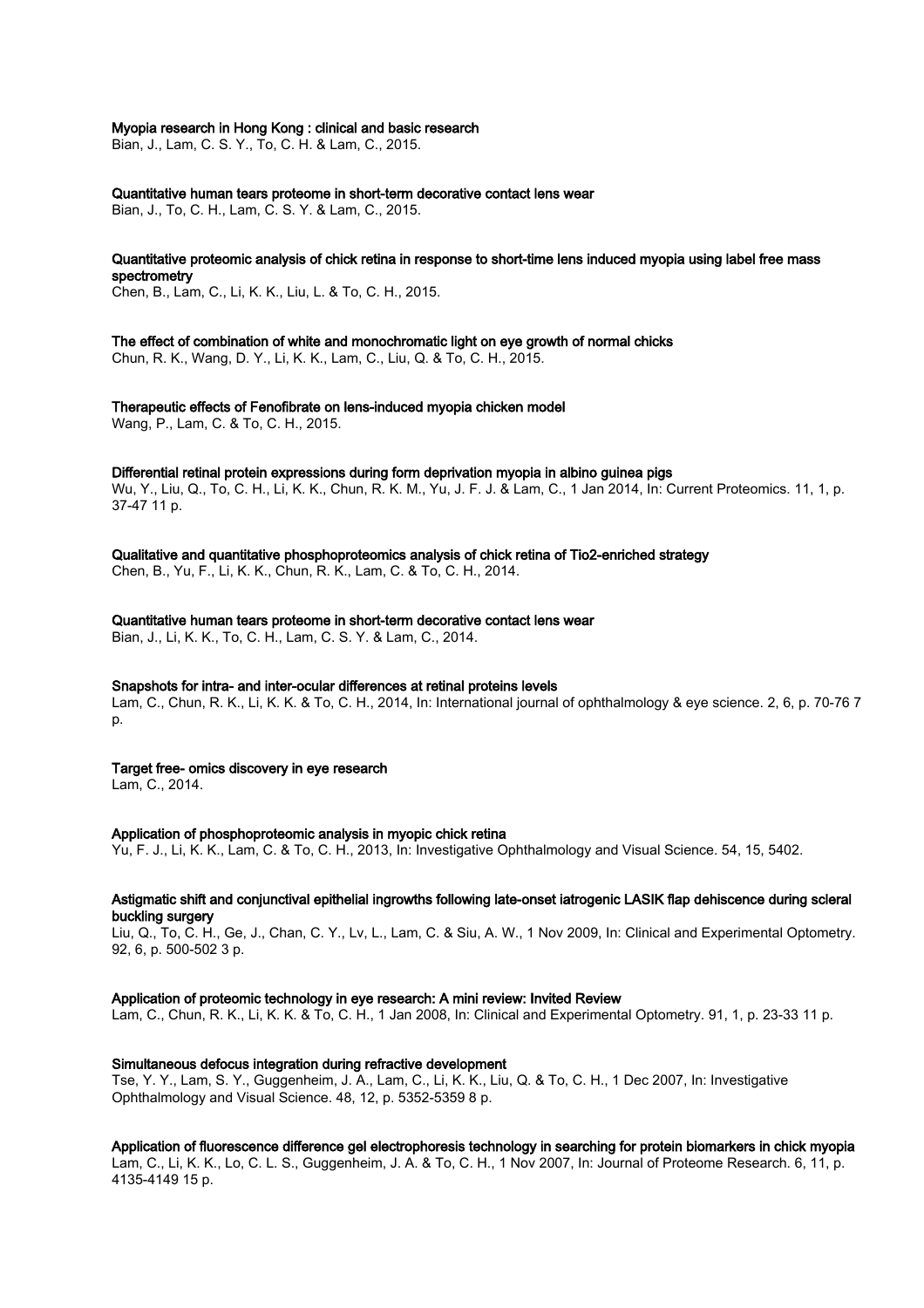### Aqueous humor formation and its regulation by nitric oxide: A mini review

Do, C. W., Kong, C. W., Chan, C. Y., Lam, C. & To, C. H., Jun 2006, In: Neuroembryology and Aging. 4, 1-2, p. 8-12 5 p.

### A chick retinal proteome database and differential retinal protein expressions during early ocular development

Lam, C., Li, K. K., Lo, C. L. S., Guggenheim, J. A. & To, C. H., 1 Apr 2006, In: Journal of Proteome Research. 5, 4, p. 771- 784 14 p.

# Activities

Centralised Animal Facilities (Organisational unit) Chuen Lam (Vice Chair / Vice President) 1 Jan 2022 → 31 Dec 2024

Working Group on Publication of Report, The Optometrists Board (External organisation) Chuen Lam (Chair / President) 7 Nov 2018 → 14 Dec 2023

The Optometrists Board (External organisation) Chuen Lam (Member) 31 Dec 2017 → 14 Dec 2023

### International Advisory Committee of the Association for Research in Vision and Ophthalmology (Asia) (External organisation)

Chuen Lam (Chair / President) 2017

# 10th Asia Cornea & Contact lens Conference

Chuen Lam (Chair) 28 Apr 2016 → 29 Apr 2016

### Innovation Advisory Board of AB SCIEX (External organisation)

Chuen Lam (Member)  $2015 \rightarrow ...$ 

Education Committee, The Optometrists Board (External organisation) Chuen Lam (Member) 13 Nov 2014 → 12 Nov 2023

The Hong Kong Society of Mass Spectrometry (External organisation) Chuen Lam (Member)  $2007 \rightarrow ...$ 

# The Hong Kong Society of Professional Optometrists (External organisation)

Chuen Lam (Member)  $2000 \rightarrow ...$ 

# Prizes

### Emerging Trends & Hot topics

Li, H. L. (Recipient), Navarro, I. D. (Recipient), Ashpole, N. E. (Recipient), Lam, Chuen (Recipient), Chan, Ho Lung Henry (Recipient), To, Chi Ho (Recipient), Stamer, W. D. (Recipient) & Do, Chi Wai (Recipient), 2015